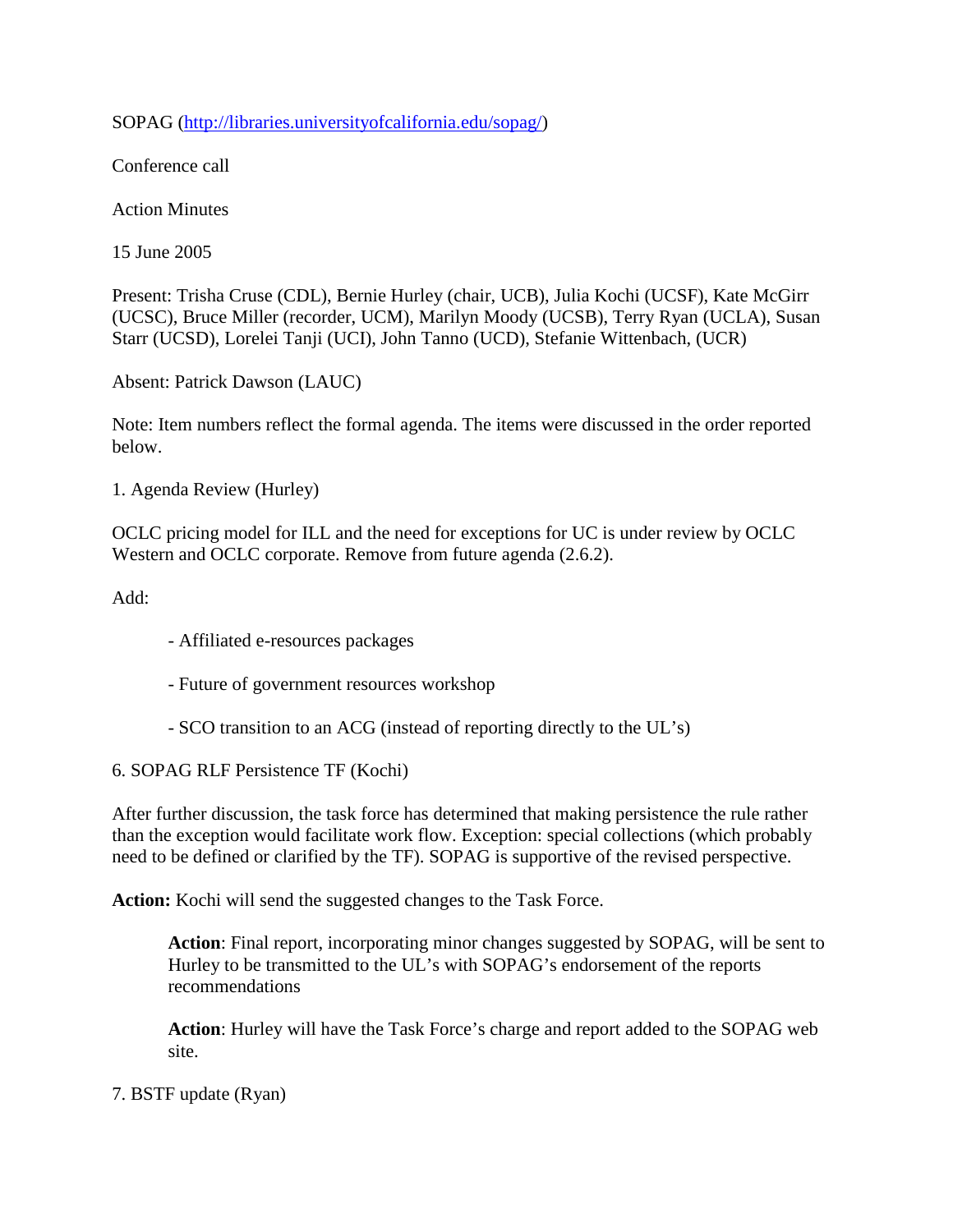The Bibliographic Services Task Force has begun work. The current focus of the TF is on inventory and understanding. ACG's are being consulted re current shortcomings, workflows, expectations, etc. In addition, each TF member has been assigned specific related documents to review in order to collect input on bibliographic services, e.g., user needs and workflow.

**Action:** SOPAG will create additional awareness of the project by posting the charge on the SOPAG web site.

8. Logistics (Hurley)

Future SOPAG meetings – face-to-face or conference call TBD

15 July (conference call)

12 August

16 September

14 October (meeting with ACG Chairs)

17 November (might change if UL's joint meeting)

9 December

2. All Campus Groups – Update

2.1 CDC (Tanji)

New Chair: Lucia Snowhill. Monthly conference calls. Upcoming: charge from UL's re licensing principles, ACS & PubChem, Lippincott, and , shared print processing costs..

2.2.2 Possible planning project for changes at GPO (Tanji)

ARL is hosting a two-day symposium, the Future of Government Documents in ARL Libraries, which will bring together practitioners and administrators to address this important issue. The symposium will be in Washington DC and is expected to focus on GPO's Strategic Vision for the 21st Century. There are teams (head of government documents and AUL) going from some of the UC Libraries.

**Action:** keep each other informed re plans for participation and share information from workshop.

2.2 HOPS (Hurley for Moody)

2.2.1 Information Literacy Workshop Proposal: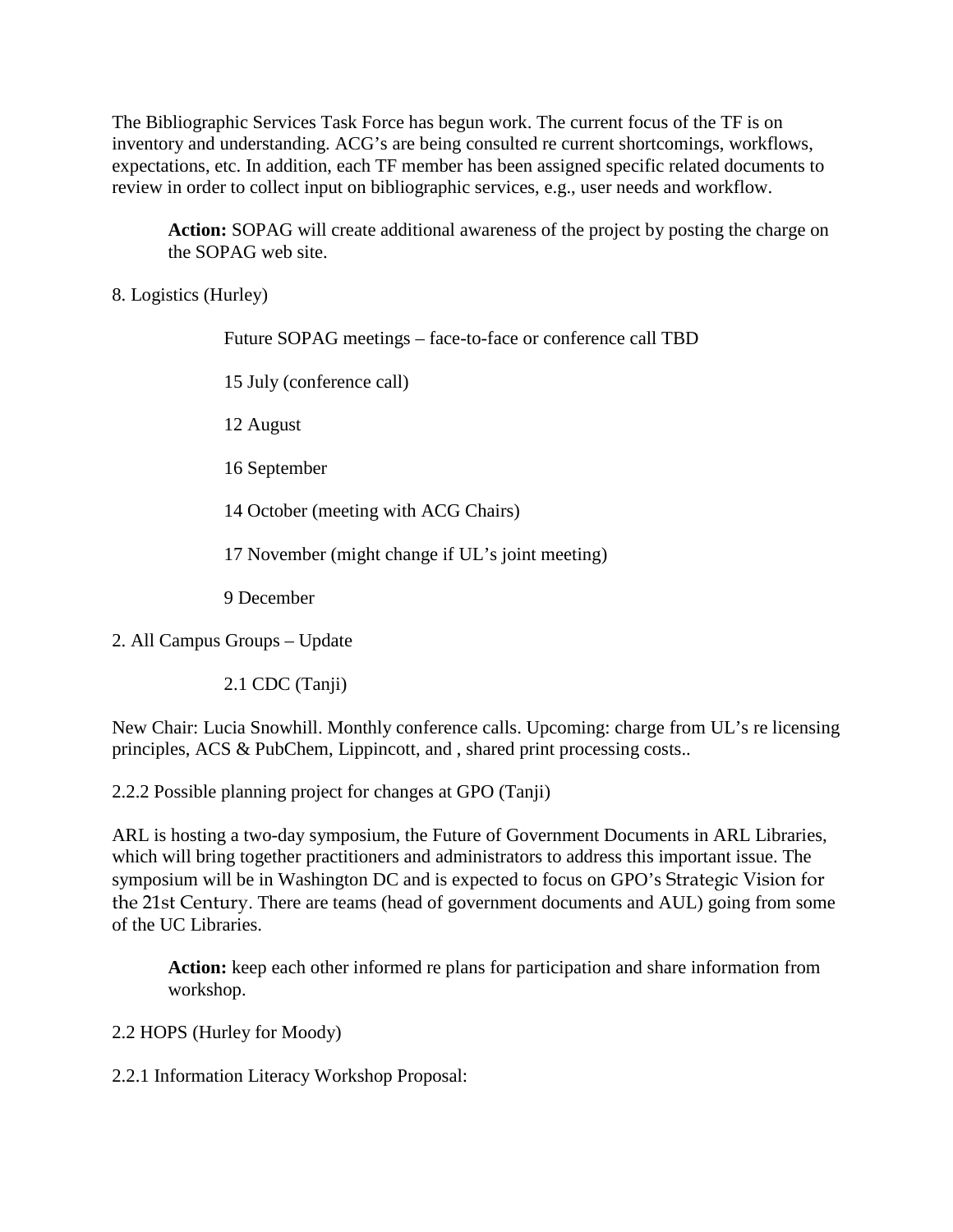SOPAG has identified the funds needed to support the workshop.

2.3 HOTS (Wittenbach)

There has been recent discussion regarding follow up on the premise that shared print will reduce individual campus costs

2.4 LPL (Kochi)

The group has been polled regarding the role of the group in reviewing the records management disposition schedule and the group's continuing purpose.

Ad hoc discussion: Copyright is handled piecemeal among the various groups, e.g., copyright is relevant to SCO for faculty publishing, but there is a different aspect for ILL, another for reserves, etc.

**Action:** Discuss copyright oversight at a future SOPAG meeting.

## 2.5 LTAG (Ryan)

no report

2.6 RSC (Starr)

RSC has three projects underway: the media sharing survey, the report on loan of special collections materials and collection of additional data re ILL for course reserves. Reports to SOPAG should be forthcoming shortly.

The difficulties stemming from introduction of a new OCLC product without advance testing are expected to be resolved shortly.

**Action**: Cruse will work with her CDL colleagues to draft letter to OCLC expressing UC's concerns regarding lack of advance testing for Hurley to review with UL's prior to transmittal.

3. CDL ( Cruse)

CDL projects report (14 June 05) is intended to share information about shared services. Cruse will add info re which campuses are working on specific projects prior to broad distribution.

3.3.3 Shared Services Project (Cruse)

Previously distributed report is fyi and will be posted.

4. Systemwide Library Planning (Cruse)